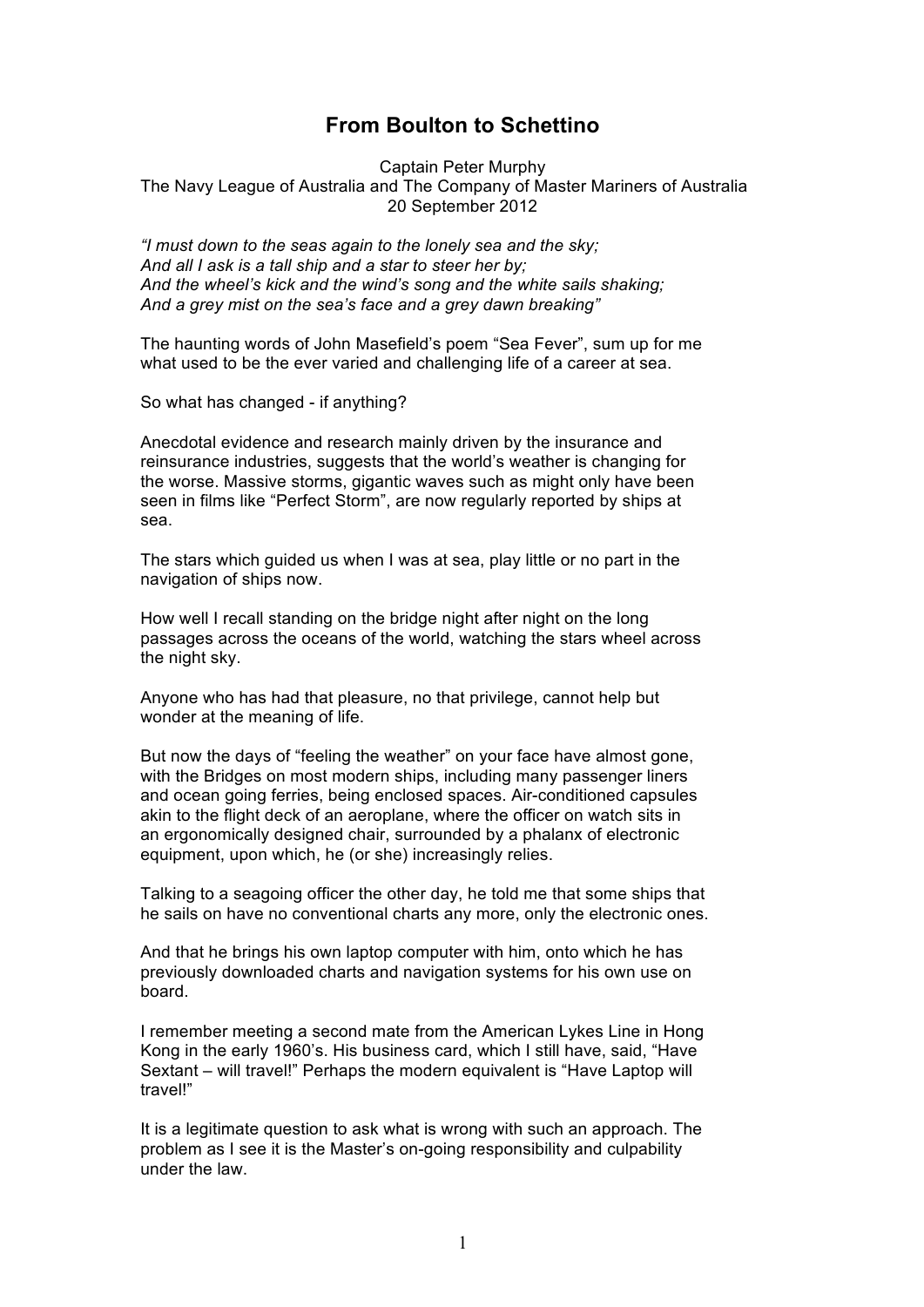Should anything go wrong, the need for the evidentiary trail, whether paper or electronic is of the utmost importance.

We are seeing this right now in the search for the truth behind the grounding of the cruise liner **Costa Concordia**.

Most of us I would suggest, experience varying degrees of frustration as we strive to overtake the pressure of electronic communication before it overtakes us.

And at the end of the day, for all of the Master's inability to control the electronic medium in which he operates the vessel, the law only takes account of the function command.

When Captain Boulton was at sea and many of us were venturing onto a well defined career path, a ship was not only a commercial unit, it was also a social unit.

The training that the officers undertook then was long and rigorous with set – periods of sea time required, before further qualifications could be obtained to climb another rung on the ladder.

Not only were the officers highly qualified in terms of a theoretical education, but also in terms of practical training at sea on many different types of vessels, with varying cargoes and trade routes.

By the time command was reached, typically in the days of Captain Boulton, there would have been years of experience behind the man stepping into the Master's shoes.

Importantly, many of the shipping companies existing then not only had "company officers" but also "company men".

Such companies as British India, P&O and Ellermans to name just three, had their own pools of Indian sailors, engine room and catering staff, who sailed exclusively on the company ships.

Captain Boulton I venture to suggest, like the majority of Masters in his day, had a unique autonomy, not only so far as the navigation of his vessel was concerned, but also in its commercial and financial management.

The Master was in command in the full sense of the word and commercial interference from home office was rare.

The owners in the days of Captain Boulton, had their own marine and engineering departments, each headed by a superintendent with many years of sea-going experience, to look after the maintenance and docking of the vessels in the fleet.

It made sense from all points of view and particularly from the point of the commercial adventure, for after all this was the raison d'être for the fleet.

In Captain Boulton's days at sea, ships proudly flew the flags of their own countries, were crewed by their own nationals and strictly regulated by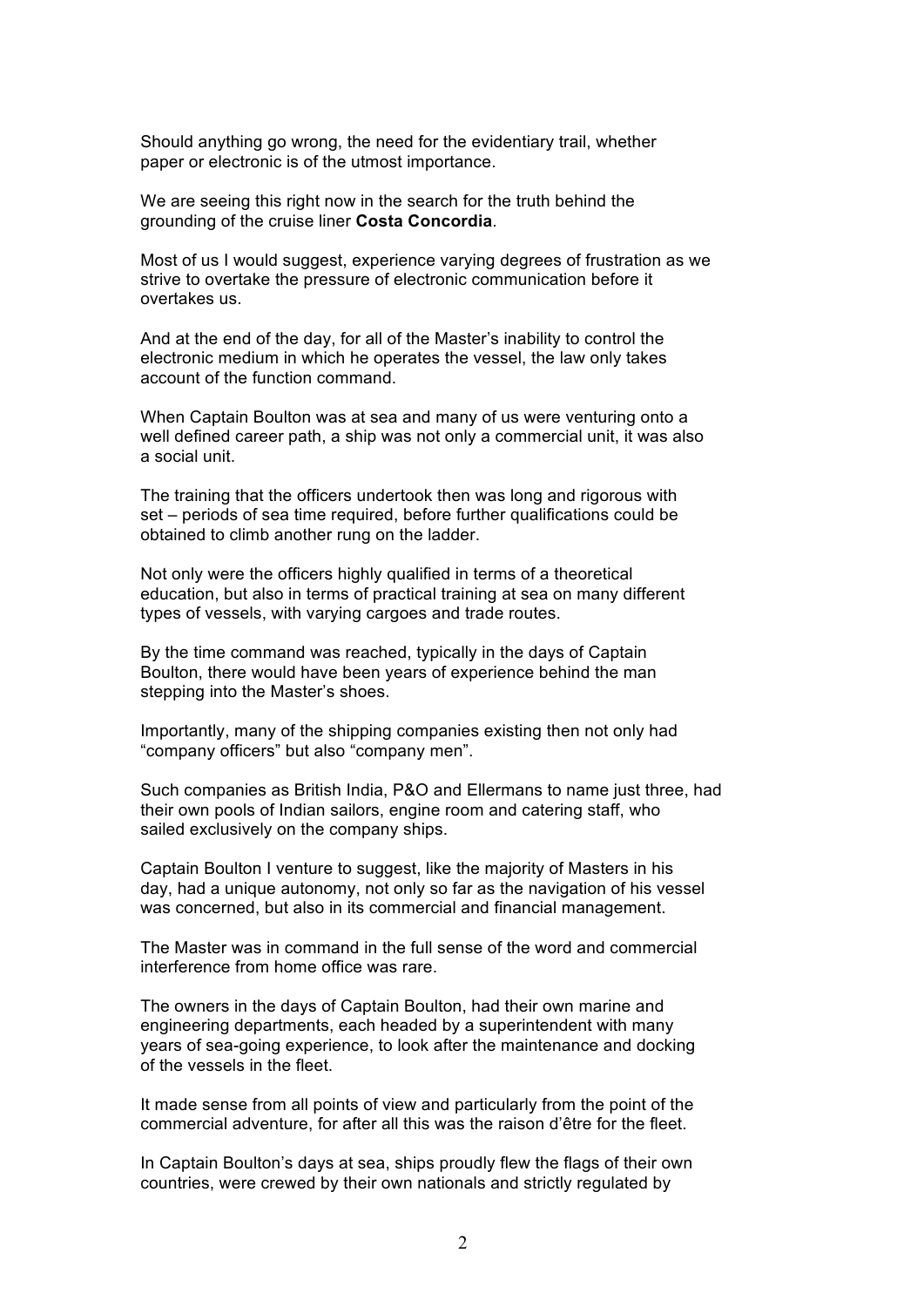their own country's independent authorities.

So what has changed and why?

The advent of open registries and flags of convenience, together with the tumultuous change as containerisation swept the world's sea routes like a commercial Tsunami, overturned the traditional operation of the merchant navy and its well established career path.

The so-called "Western Model" of ship owning was replaced in the rush to get aboard this new form of commercial adventure. Traditional ships and traditional forms of manning were no longer required.

A commercial realism was born, based on the "Profit" model and the need to pare to a minimum everything that could possibly detract from that goal.

Maintenance was cut, traditional registries with their oversight by experienced government authorities, regulators and independent classification societies were by passed.

And all in favour of more pliant flags, where manning scales and safety regulations were less rigorously applied and tax advantages could be maximised.

The ever increasing number of FOC (flags of convenience) vessels, brought with it an ever decreasing transparency of ownership and control of shipping, as corporate structures often spread across numerous jurisdictions, making it more and more difficult to ascertain the real beneficial ownership of the vessel.

We are seeing this presently in the arguments over which is the responsible corporate entity to meet claims involving the **Costa Concordia** – Is it Carnival Corporation the owner of the vessel based in Miami in the USA? Or is it Costa Cruises, the operator of the vessel based in Italy?

There are no prizes for guessing which jurisdiction the claimants are arguing for.

Western style crews were one of the casualties of this new commercial mentality that suddenly took over the traditional ship owners' role.

Gone were the fleet marine and engineering superintendents and their departments, gone were the annual dry dockings and careful maintenance programs, gone were the highly qualified and experienced officers – all replaced by "out sourcing" to "Specialist Management Agents" for a fee.

Why use European - style manning when cheaper options were available? Why have on-going maintenance, when "just in time" programs could be obtained on a fixed price contract?

Why use traditional crews when cheaper options were available and less generous contractual conditions could be pressed – longer tours of duty, all in wage packages to include annual leave.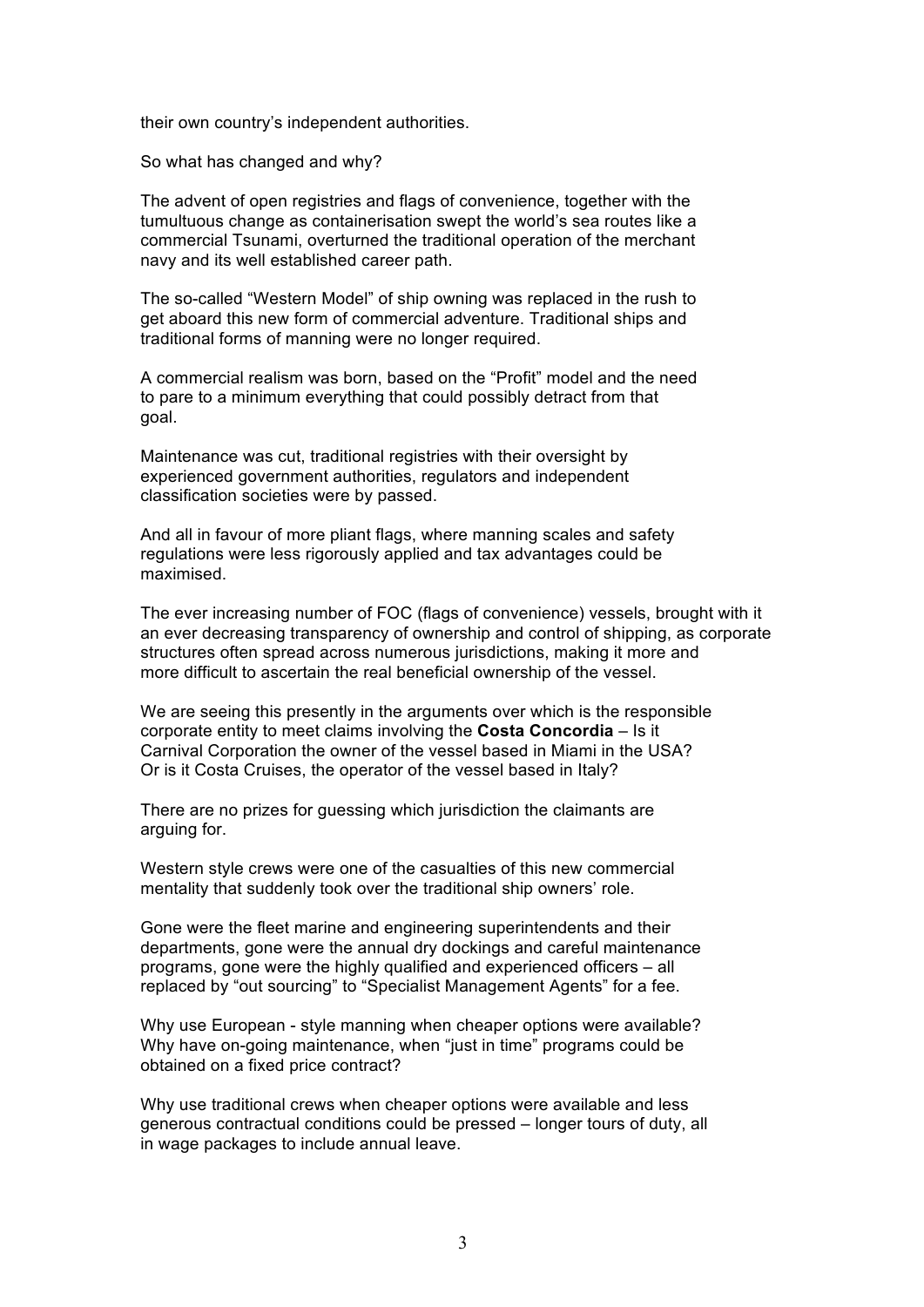The world - especially India, the Philippines, Myanmar (formerly Burma), China and the emerging Eastern Bloc countries, had vast manpower resources, all clambering for the chance of work.

Business has always been the driving force behind shipping, but now a new type of ship owner was in charge, with the focus being commerce and the need to stay ahead of the competition.

Succession planning, if it ever came to be characterised as such in those early days, was never needed due to the plentiful supply of qualified officers and seamen, displaced from their traditional fleets and scrambling for work.

Gradually it became harder and harder for the traditionally trained Masters and Mates to find a berth as wages and conditions were driven down and many ranged far and wide seizing overseas employment, wherever they could.

This was also the start of the decline of the autonomy of command and the increasingly voracious need for the shore-based commercial managers to "run the ship remotely."

Ships only make money whilst they are at sea.

With the ever increasing size and speed of the newer vessels and their large cargo carrying capacity, the need to cut port time to a minimum, was finetuned with the increasing reliance on automation using computer operated equipment.

I have little doubt that if it was realistically possible (as opposed to technically possible), vessels would sail the ocean routes of the world unmanned.

The skills of the modern master mariner, dare I be so bold as to say it, have largely been reduced to the monitoring of increasingly sophisticated electronic equipment.

But it is fair to say, that many Masters and watch keeping officers have little idea of its limitations and its composition or how to use it to full advantage.

Ships today, both in the engine room, on the bridge and in their cargo operations, are run and controlled by highly sophisticated computers.

Masters of modern container vessels, with minimum manning, have little or no say in the loading and discharge of their vessels, as has been clearly demonstrated in the recent case of the German owned **MSC Flaminia**.

The vessel caught fire on 14 July this year on passage from Charleston to Europe, allegedly as a result of a container loaded with undeclared hazardous cargo.

Three crew members lost their lives fighting the fire and the vessel was subsequently abandoned to salvors in mid Atlantic.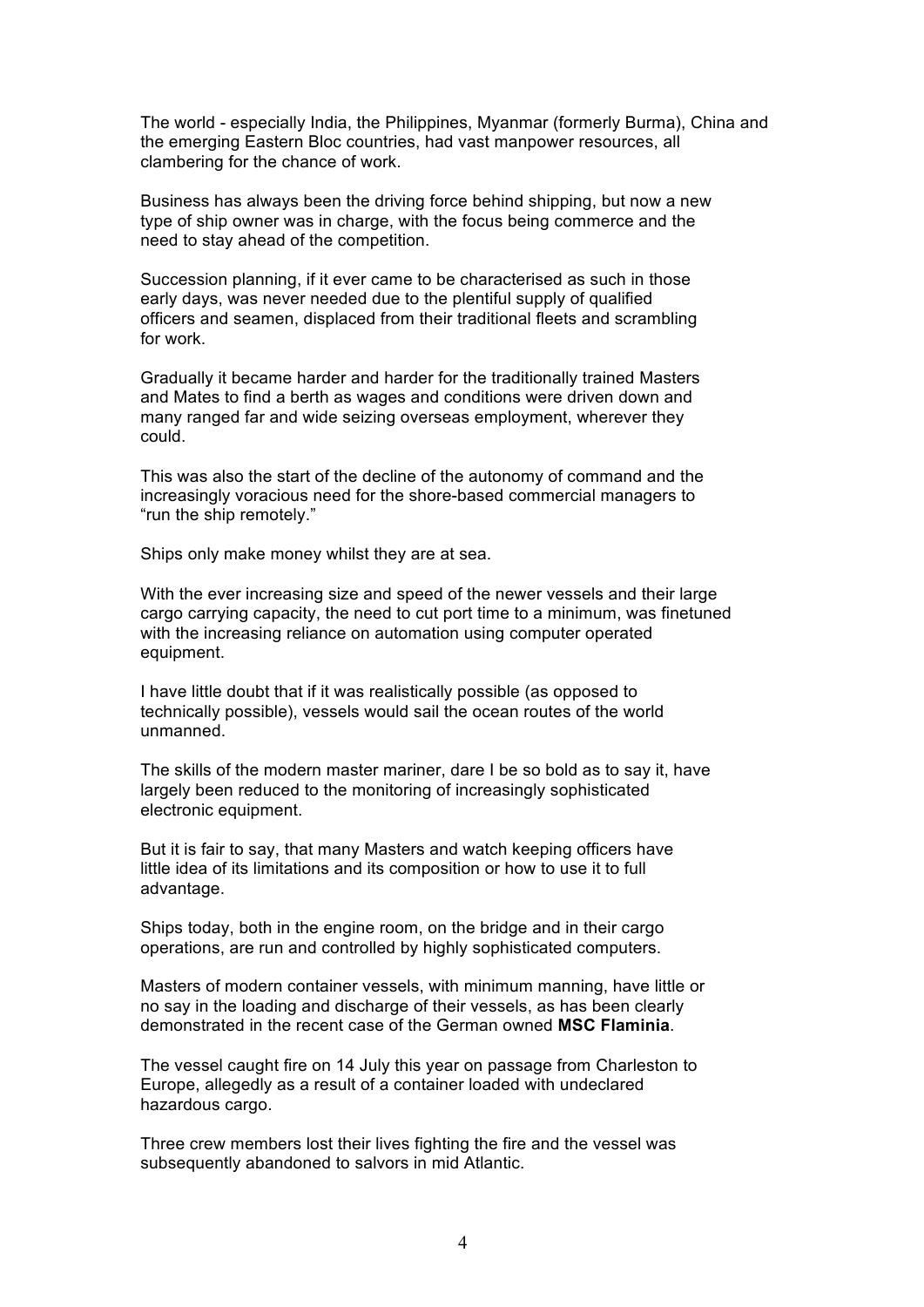Unlike the aviation industry, where the crews have a break from their environment once they reach their destination, this is not the case for the modern seafarer.

After a long sea passage, Captain Boulton's ships would be in port discharging and loading cargo for a matter of weeks. Not so today. Time in port is measured in hours, as the cargo operation is all carried out ashore and pre- planned before the arrival of the ship.

The very nature of containers allows last minute changes in stow and cut off times to be extended in the rush to meet the commercial equation, by maximising the cargo carried and minimising the time the vessel lies alongside.

Master Mariners were at first employed to do this job, but gradually the realisation filtered down that there was no need for someone with marine technical qualifications and a proven record at sea to do this.

This was a question of fitting boxes into slots – an administrative function largely computer driven – what did this have to do with ships?

In Captain Boulton's day there was a well regulated "watch" system and the Master, would seldom if ever be involved in the day to day operations, other than in an overall supervisory role, leaving the operational side of the vessel to his experienced officers.

Not now, many ships have no such experienced persons aboard and the Master, in many cases is left to "run his own race".

Not only that, but in the rush to cut the bottom line to a razor sharp profile, the commercial men pulling the strings have given no thought to social mores.

Polyglot crews from pools of seafarers drawn by the simple expedient of obtaining the most work for the cheapest price may not in fact be the best policy.

Ships are social environments and the ability for different cultures to be able to work together and live together is, I believe an irreplaceable element of the safety culture so essential today.

Everyone needs a feeling of "belonging" to function as a human being and the growing body of evidence suggests that this is no longer present in ships at sea today.

Ships are no longer a "community" as they were when Captain Boulton was at sea. They are as the House of Lords said of them during the case of the sinking of the **Derbyshire**, capable of being classified as mere "Tools of Trade."

Few seafarers today have undergone the rigorous training that Captain Boulton and his officers would have done. The same training that I underwent some years later, updated no doubt by the steady increase in technology.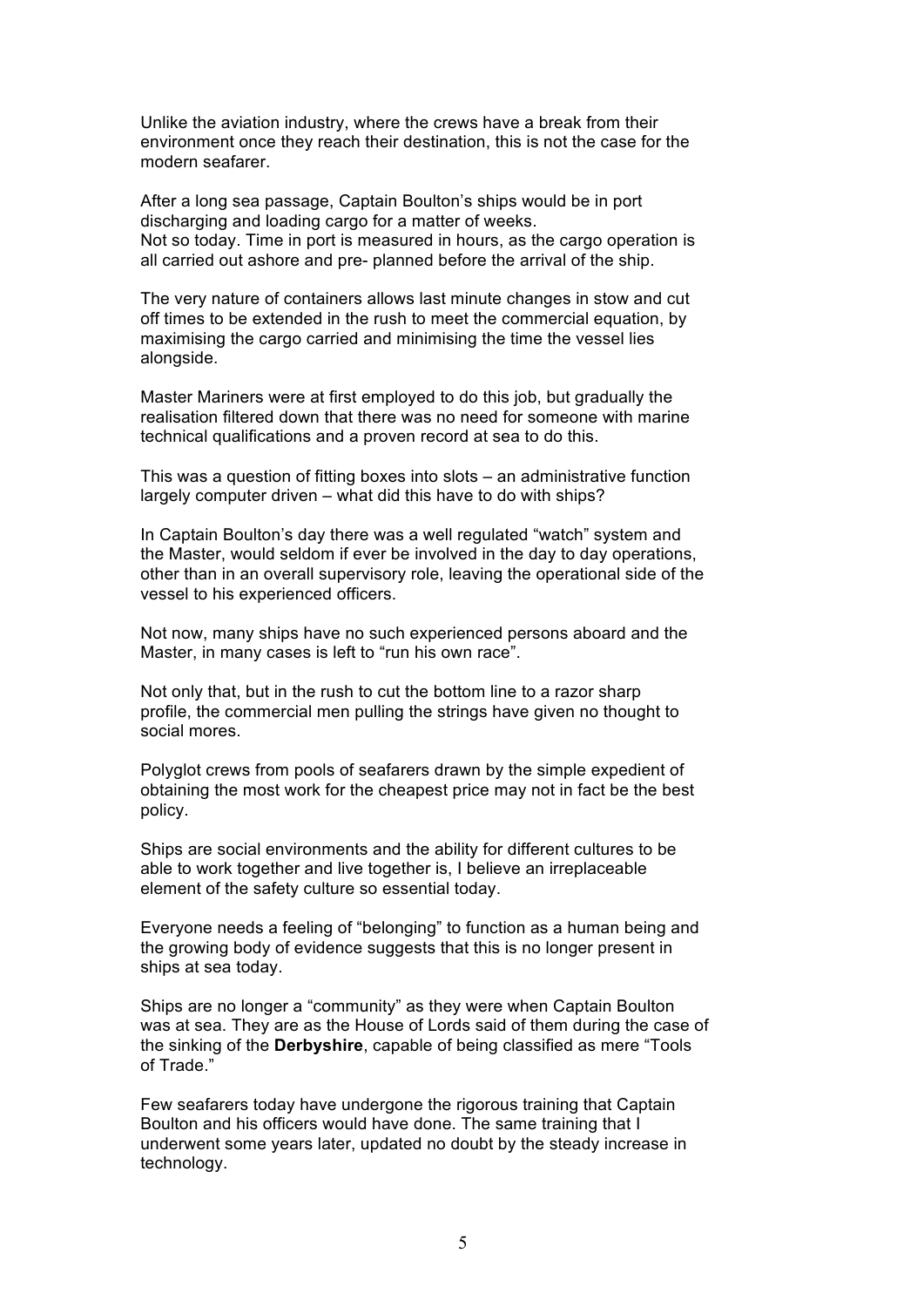It was always stressed to us that electronic aids to navigation were just that – they were aids to navigation.

They should never take the place of the basic precepts of navigation itself, whether coastal or deep sea.

It is the human interface between the operation of increasingly sophisticated electronic navigation equipment, such as ECDIS or Electronic Chart Display and Information Systems and the advent of electronic charts themselves, coupled with the comparatively short periods of training and experience that has led to misplaced reliance as we shall see shortly.

Many groundings and collisions have occurred through misplaced reliance on what should be seen as aids to navigation – albeit highly sophisticated aids.

It was always a comfort to know that there was someone with the overall experience of many years in the job to defer to as a young watch keeping officer – and there is nothing wrong with that.

But now the depth of experience can no more be taken for granted. Coupled with that is the minimal crewing on modern vessels, the tight time in port and the need to please the ever greater commercial appetite of head office - wherever that might be.

The truth is that head office is right on board, for via the ship's computer system the role of the Master has morphed into a constant need to appease the managers' and charterers' orders and provide instantaneous feedback via the computer screen on a multitude of matters – regardless of time zone considerations.

And then comes the killer – something that features in many of the shipping accidents we have seen and is increasing relentlessly – Fatigue.

Every industry it seems is strictly regulated to prevent operational fatigue and the compromising of safety standards.

But for the seafarer there is only lip service.

As Cardiff University's latest research project "Fatigue at Sea", has found the very fact of the increasing levels of automation and the complexity of the electronic navigational systems on the bridge, can actually generate fatigue of themselves.

In the preparation of this paper, I have re visited and considered many of the infamous shipping accidents. Time only permits me to mention a few, but I have tried to compare them over the intervening years.

In many, the causes have been repeated, even as modern ships have become larger and are travelling at probably double the speed of those that Captain Boulton sailed on, with electronic aids to navigation undreamed of.

When the Liberian-flagged super tanker **Torrey Canyon** hit Pollard Rock on the Seven Stones reef near Lands End on 18 March 1967, 119,000 tons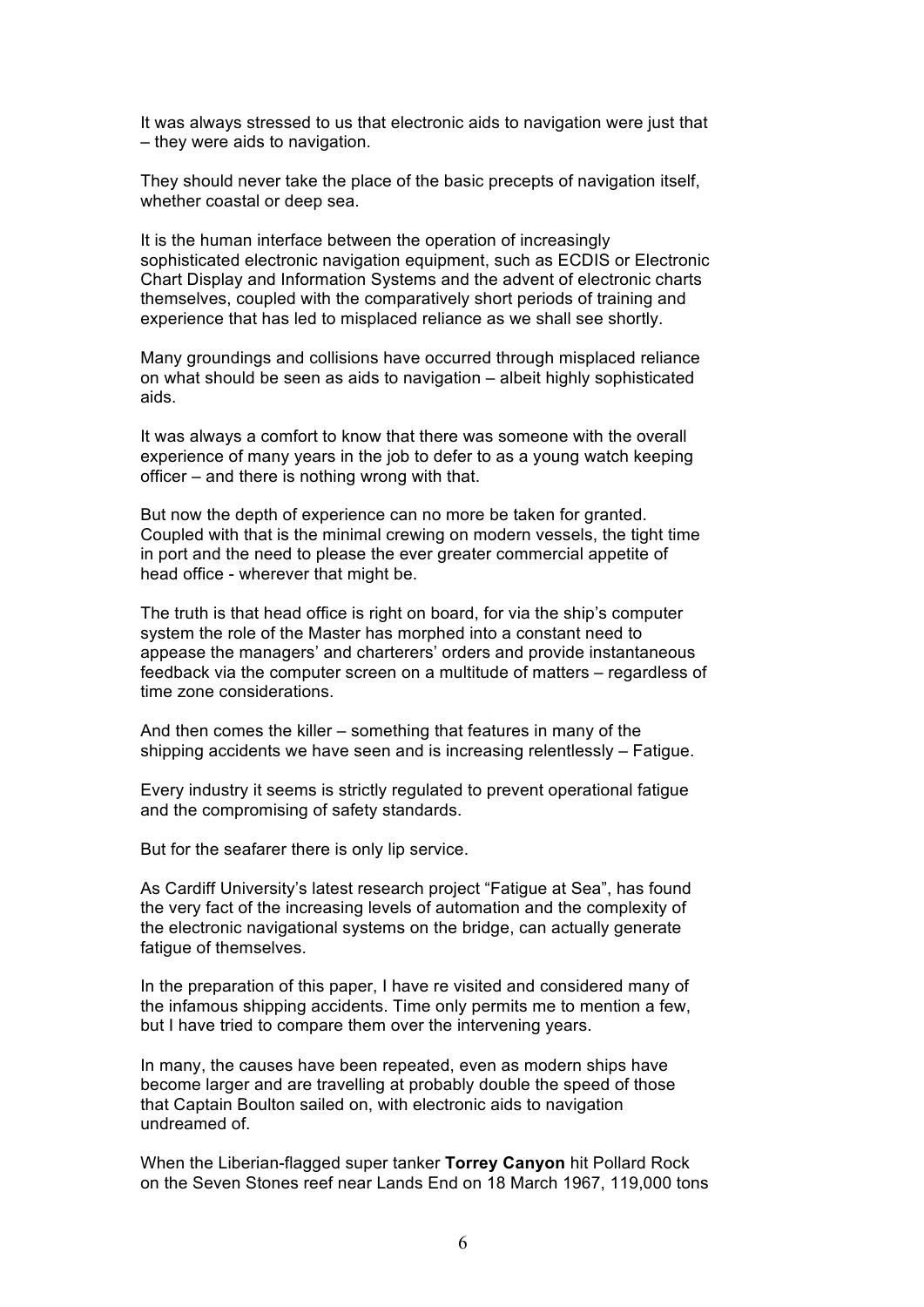of Kuwait crude oil was spilled into the sea.

At least 4 different kinds of human error were identified as contributing to the cause, the first of which was commercial – the economic pressure to keep to schedule exerted by the management on the Master.

He was warned that unless he made the tide at Milford Haven, where the ship was to discharge its cargo at the deep water terminal, he might have to wait as long as five days before he could enter the port.

The second was the Master's decision to save time by sailing through the Scilly Isles rather than around them, even though he had no copy of the "Channel Pilot" for the area.

Go forward to 5 October 2011, when the Greek owned, Liberian registered container vessel **Rena** grounded on Astrolabe Reef on passage to Tauranga in New Zealand.

Some two hours prior to the grounding the Master was warned that he needed to make best speed possible to avoid changes in the tides, which would delay the berthing of the ship by several hours.

The master changed the passage plan to close the reef within 2 kilometres, rather than remain at the recommended passing distance of 4.8 Kilometres, but even with modern electronic aids to navigation, the decision proved fatal. The rest as they say is history and both the Master and the Navigator has been jailed as a result.

On 16 March 1978, the Liberian Flagged VLCC Tanker **Amoco Cadiz**, en route from the Persian Gulf to Rotterdam had a complete failure of its steering gear in severe weather off the Brittany coast, despite the vessel being only 3 years old.

The Master waited for some 2 hours before he called for assistance. But he needed his owners' permission from Chicago, to negotiate a "Lloyds Open Form" salvage contract with the German Tug **Pacific,** which had answered the distress call.

It took a further 4 hours to agree the salvage contract and to connect a tow line, by which time the ship was too close in to the coast and the **Pacific** was unable to turn it into the wind and sea.

As a result of the delay by the Master in making a decision and taking action, the ship grounded spilling some 227,000 tonnes of crude oil and causing massive environmental damage to the French coast.

On 8 June 2007, the Panamanian registered, Japanese owned bulk carrier **Pasha Bulker**, was driven ashore in heavy weather and grounded on Nobby's Beach at Newcastle, Australia.

The vessel had been anchored 4.6 kilometres off the coast since 23 May waiting to enter the port to load coal.

Despite 16 separate warnings of heavy and deteriorating weather the Korean Master ignored them. Of the 56 ships anchored at the time,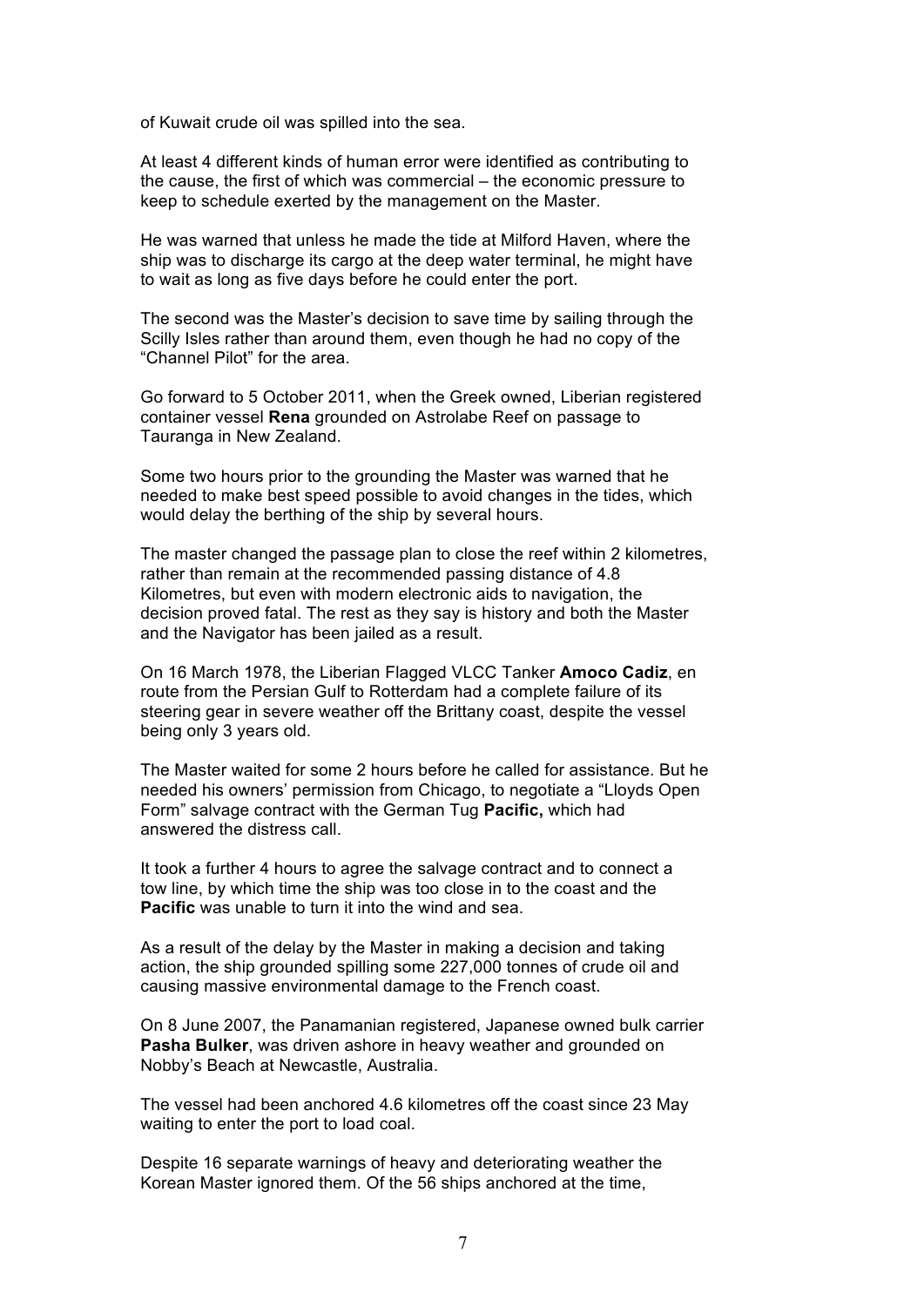between 2200 on 7 June and 0700 on 8 June, 47 moved further out to sea.

But by the time the storm hit, the **Pasha Bulker** was unable to clear the coast and was caught in a classic "lee shore" situation only to be very publicly driven ashore.

It was almost a repeat of the **Sygna** – the 53,000 tonne Norwegian Bulk carrier which was driven ashore onto Stockton Beach during cyclonic conditions on 26 May 1974.

Unlike the **Sygna** however, whose rusted skeleton remains in the sand to this day, the "Pasha Bulker" was successfully re-floated.

The subsequent enquiry found, that like the **Sygna**, the Master had failed to appreciate the impact of the approaching weather.

That his initial decision to ride out the gale at anchor was flawed and that critically he should have ballasted down the ship fully, in preparation for the heavy weather before the storm struck.

On 24 January 1989, the US flagged tanker **Exxon Valdez** grounded on Bligh Reef, in Prince William Sound, Alaska, spilling some 37,000 tonnes of crude oil into a pristine environment. The causes again were human - the failure of the third Mate to bring the vessel back into the main shipping channel due to possible fatigue and his excessive work load. The master's failure to provide a proper navigation watch, possibly due to impairment from alcohol and Exxon's failure, to provide a rested and sufficient crew for the vessel.

Fatigue and human error played a major role in the grounding of the Chinese registered bulk carrier **Shen Neng 1** in the Great Barrier Reef off Gladstone on 3 April 2010.

Although only 4 tonnes of heavy fuel oil were spilled into the sea, the ship ploughed a two mile furrow of destruction through the coral, which will take decades to rejuvenate.

The enquiry found that the grounding occurred because the chief mate on watch at the time had only slept some 2.5 hours in the previous 38.5 hours, whilst supervising the loading of a cargo of coal in Gladstone.

He had failed to monitor the ship's position or to enter turning points into the ship's GPS, while taking a short cut through the reef.

In addition the enquiry found that there was insufficient training in relation to the proper use of passage plans, including electronic route plans.

Since that time this area is now part of the compulsory pilotage area in the Reef.

As the available pool of experienced Master Mariners shrinks and they reach retirement age there is an urgent need to tackle the "experience" gap.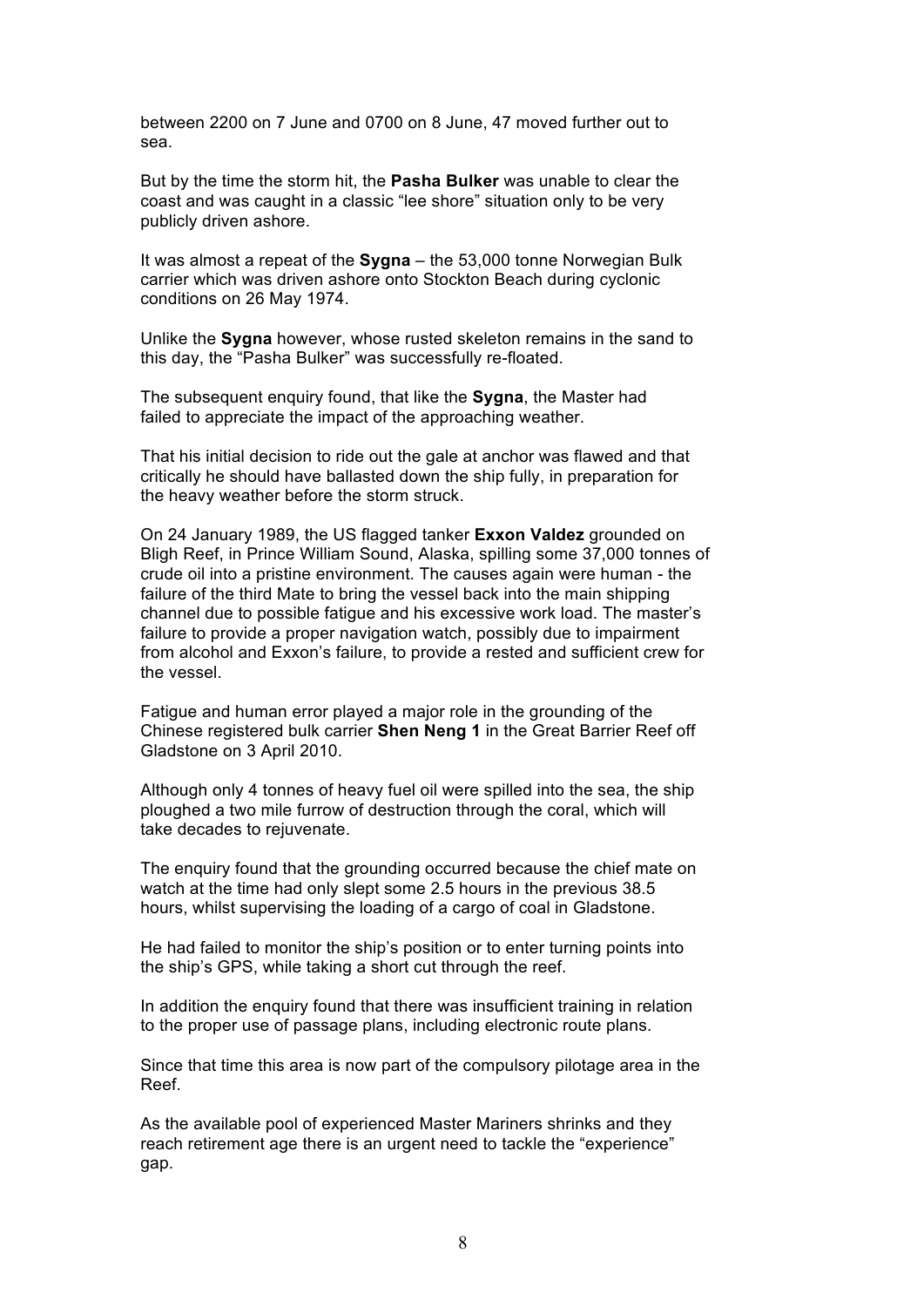While it may be thought that the retirement of the older generation offers untold opportunity for the younger seafarers, the fact is that they do not have the years of experience necessary to draw upon, when things go wrong and decisions have to be made.

In its recent study in August this year, the Swedish P&I Club warned against the assumption that younger officers can be promoted into the shoes of their older and highly experienced predecessors. They cannot and there is a growing realisation of the danger in promoting officers who lack the solid grounding once provided by the tried and true methods of Western – European type training.

The statistics do not lie and in a study of claims over the last 3 years the Swedish Club has found a 60% increase in hull and machinery claims, with the major cause being cited as a shortage of skilled seafarers.

A lack of knowledge, a failure to follow proper procedures as can be seen in the incidents to which I have referred earlier and the increased intensity of marine operations leading to fatigue, are others that need to be addressed.

Situational awareness would often have been enhanced, says the study, had the ship been slowed down and the electronic data properly understood and interpreted.

There is no place in marine or aviation operations for anything other than a highly professional team approach.

That this is made infinitely more complex by the widespread use of multinational manning policies, only goes to exacerbate the situation – not address it.

Commercial pressure is both relentless and insidious and with fewer days at sea as operational speeds increases and less time in port, with automated and semi- automated cargo systems, the modern seafarer is in an invidious position.

It is instructive to look behind the renaissance of the passenger cruise industry and the emphasis it places on marketing.

Cruise companies advertise everything on their vessels from on-board golf courses to grassy lawns and multi-tiered shopping malls, theatres, ritzy casinos and themed bars of every description and educational and vocational lectures, in a bid to entice passengers aboard.

A mini city – a community of thousands of disparate individuals with no common language and increasingly, many of whom are frail and elderly.

The recent grounding of the liner **Costa Concordia** – which the newspapers continue to refer to as "crashing" onto the Island of Giglio, resulted in the death of 32 passengers and crew from 8 different countries. And all under the control of one figurehead - both in fact and in law – The **Master** 

But we cannot blame it all on the Master.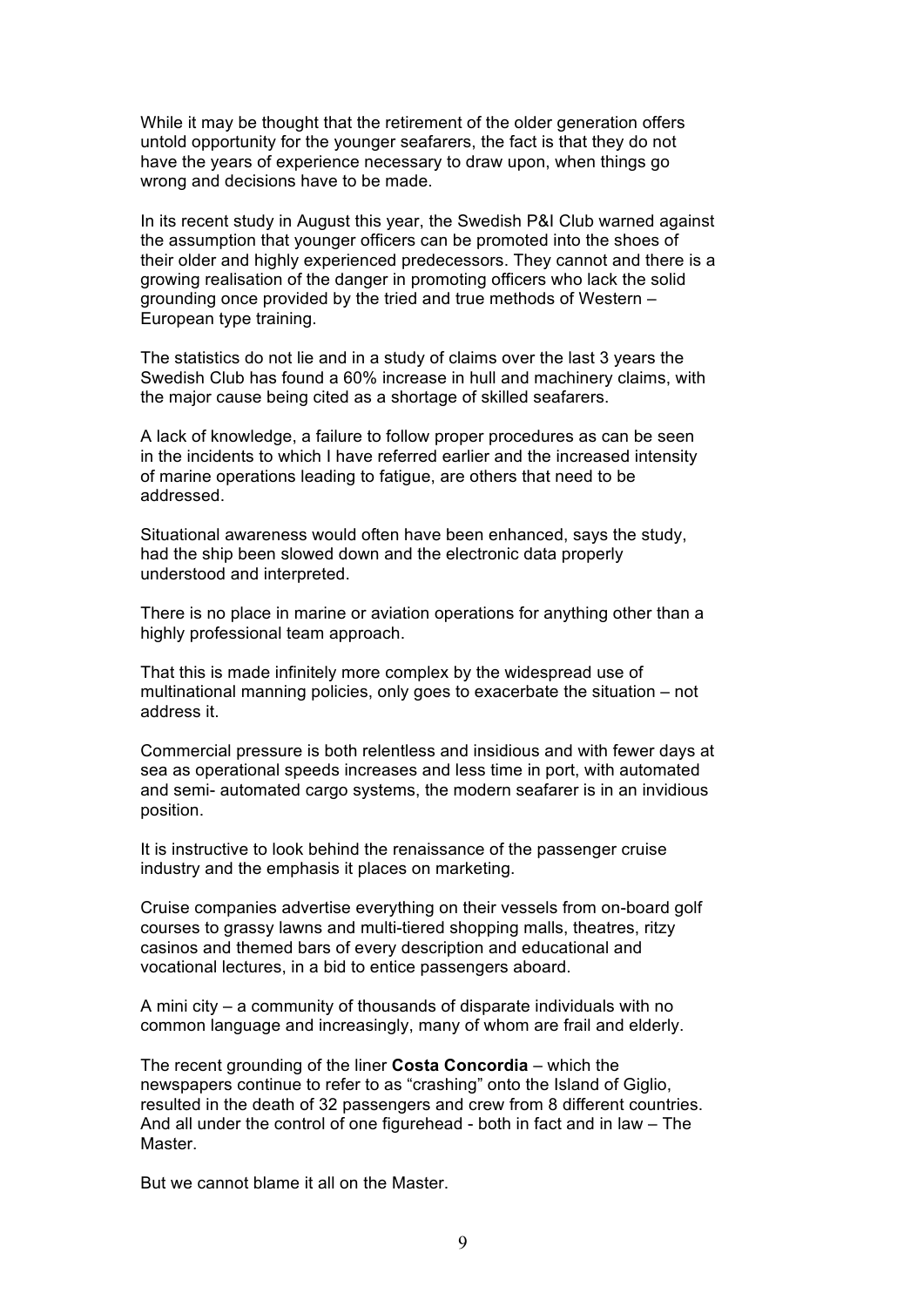As Mr Justice Sheen, as he was then, found in his investigation into the sinking of the **Herald of Free Enterprise**, which rolled over off Zeebrugge, on 6th March 1987, with the loss of 192 lives.

"It is necessary to shine the spotlight of forensic enquiry into the Boardroom to obtain answers."

So now it is slowly emerging that for all his alleged bravado, élan, driving the liner recklessly, like a sea borne Ferrari, presiding over a culture that allowed drugs and womanising and his failure to navigate safely, Captain Schettino, the man at the centre of this disaster may not be alone.

The company it would appear had plenty of evidence of the prior rash and inappropriate behaviour of the Master of this flagship of the fleet.

It also, so the reports suggest, encouraged the culture of "Sail-by" and "Salutes" in the belief that such actions were "in demand" by passengers and "enriched" the product, thus helping to market its vessels and their cruises.

It reminds me of another "Sail-by"- the fatal turn to port off Cape Jackson, which lead to the sinking of the Russian Liner **Mikhail Lermontov** as it left Marlborough Sound on 16 February 1986.

In conclusion in my opinion, the rapid disappearance of the highly trained and experienced ships officers epitomised perhaps by Captain Boulton, has left a void that cannot be filled.

The failure of the shipping industry to realise that electronics and automation - however advanced - are no substitutes for rigorous theoretical and practical training coupled with actual seagoing experience must be addressed. And that there needs to be a cultural shift to enable a safety culture to take root and grow.

Somewhat paradoxically, the zero level of tolerance towards ships' officers, seems unbalanced when compared with all those CEO's, who in a sea of greed drive their corporate vessels onto the rocks of financial oblivion, abandoning thousands of their shareholders, as they leap into the life boats with their multi - million dollar bonuses.

As passenger ships become larger, more akin to floating hotels, amusement parks and giant shopping malls than anything else, it is important to remember that they are still ships and the environment in which they operate remains hostile and unforgiving.

No world class dining venue, no exotic bar, no three - tiered glassy atrium, no professionally designed golf course, no themed swimming pool complex complete with water slides, is worth anything, if the ship is listing so heavily that it is impossible to get to the lifeboats and in any case, the Captain has already abandoned ship.

A culture of safety does not come from the Bridge, but via the Boardroom to the Bridge and that must not be compromised by commercial imperatives - however great the temptation.